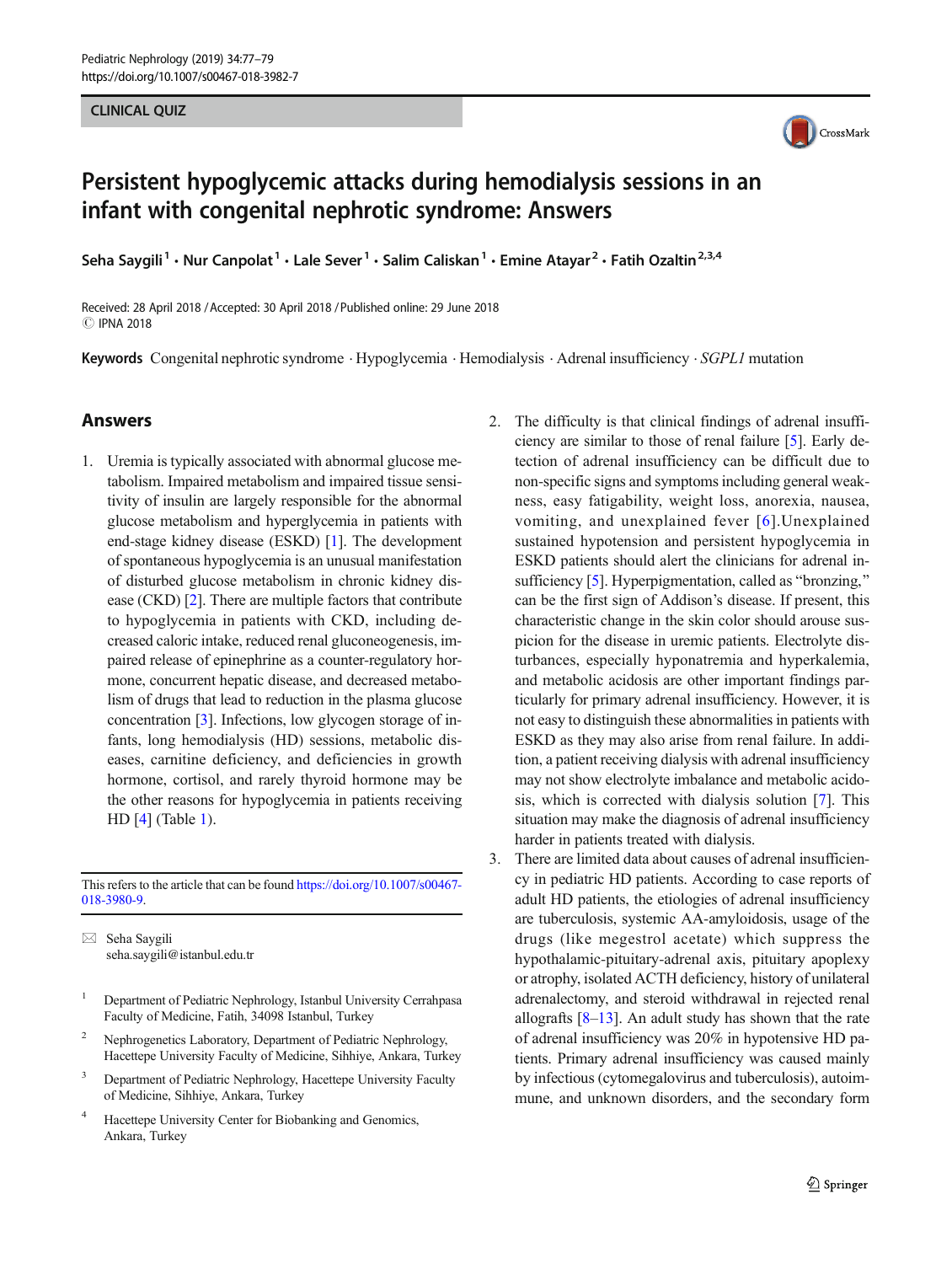#### <span id="page-1-0"></span>Table 1 Causes of hypoglycemia in hemodialysis

| • Inborn error of metabolism |
|------------------------------|

- Glycogen storage diseases
- Fatty acid oxidation disorders
- Ketogenesis disorders
- Endocrine disorders
	- Hyperinsulinemia
	- Adrenal insufficiency
		- Steroidogenesis disorders
		- Adrenal damage
		- Peroxisomal disorders
		- Abnormal adrenal development
	- Adrenal unresponsiveness to ACTH
- Growth hormone deficiency
- Chronic kidney disease/hemodialysis associated
	- Malnutrition (depleted glycogen stores)
	- Low alanine/glutamine blood concentration
	- Cessation of enteral feeding
	- Carnitine deficiency
	- Catheter-related infections
- Others
	- Sepsis, shock
	- Liver dysfunction
	- Medication (beta-blocker, salicylates, steroid withdrawal)

mostly by exogenous steroid intake in this patient popu-lation [[5\]](#page-2-0).

4. In our patient with congenital nephrotic syndrome (CNS), one of the potential causes of primary adrenal insufficiency might be adrenal damage secondary to sepsis. Another potential cause might be a genetic disease that can explain both conditions. Therefore, we analyzed all coding exons of SGPL1, which has recently been shown to be associated with the NPHS14. We found a homozygous variation (c.1079G>T; p.G360V) in SGPL1 (NM\_003901) with Sanger sequencing. Both healthy parents were heterozygous for the same variation. Minor allele frequency of the variation was < 0.01. In addition, in silico analyses predicted this variation as pathogenic (i.e., Sorting Intolerant From Tolerant (SIFT) [\(http://sift.jcvi.org](http://sift.jcvi.org)): damaging; MutationTaster (<http://www.mutationtaster.org>): disease causing; Polymorphism Phenotyping v2 (PolyPhen2) ([http://genetics.bwh.harvard.edu/pph2/index.shtml\)](http://genetics.bwh.harvard.edu/pph2/index.shtml): probably damaging). Taken together, we considered that this variation is the underlying genetic abnormality causing the phenotype observed in our patient.

## **Discussion**

In the majority of cases, CNS is caused by genetic defects leading to disruption of the glomerular filtration barrier resulting in proteinuria, hypoproteinemia, and generalized

edema. In our patient, CNS was caused by a homozygous mutation of SGPL1 that can lead to an autosomal recessive form of steroid-resistant nephrotic syndrome (SRNS) involving multiple organ systems [\[14,](#page-2-0) [15\]](#page-2-0).

SGPL1 mutation is the only genetic abnormality causing both adrenal insufficiency and nephrotic syndrome by the same molecular mechanism. Two recent studies published simultaneously by different research groups report that recessive mutations in SGPL1, which encodes sphingosine-1 phosphate (S1p) lyase, cause a syndromic form of the SRNS with adrenal insufficiency. SGPL1 degrades the intracellular signaling molecule S1p, which has roles in the regulation of various physiological processes, including cell migration, survival, and differentiation [[14](#page-2-0), [15](#page-2-0)].

The majority of patients with SGPL1 mutations present with progressive renal dysfunction associated with focal segmental glomerulosclerosis in infancy or early childhood, resulting in ESKD within a few years. Some infants present with primary adrenal insufficiency. There are also cases presenting with in utero hydrops and fetal demise. Hildebrandt and colleagues employed whole exome sequencing to investigate recessive causes of SRNS [\[15](#page-2-0)], identifying nine different recessive SGPL1 mutations in seven families. Patients showed extrarenal manifestations of disease, including ichthyosis, immunodeficiency, and peripheral neurologic defects. Metherell and colleagues identified homozygous SGPL1 mutations in 11 patients, 8 of whom presented SRNS between the ages 1.5 months and 5.5 ages. The functional part of the same study showed that SGPL1 knock-out mice have altered expression of steroidogenic enzymes in adrenal glands and mild mesangial hypercellularity, glomerular hypertrophy, and fibrosis in kidneys [\[14](#page-2-0)]. Both groups have suggested that some patients with *SGPL1* mutations may not exhibit all features of the syndrome and the renal phenotype may exist as an isolated form [\[14,](#page-2-0) [15\]](#page-2-0).

Adrenal insufficiency might be masked in these patients due to initial steroid treatment for the kidney disease. Our case presented with CNS and adrenal insufficiency. Her immunological workup was normal and there was no sign of ichthyosis.

### Conclusion

NPHS14 due to SGPL1 mutations should be kept in mind as an important differential diagnosis in patients with the coexistence of adrenal insufficiency and SRNS or CNS. Symptoms and signs of adrenal insufficiency are usually non-specific and can be masked by similar findings of renal failure. Early determination of adrenal insufficiency is important to avoid adrenal crisis, which can be a life-threatening condition. Recurrent hypoglycemia, unexplained hypotension,